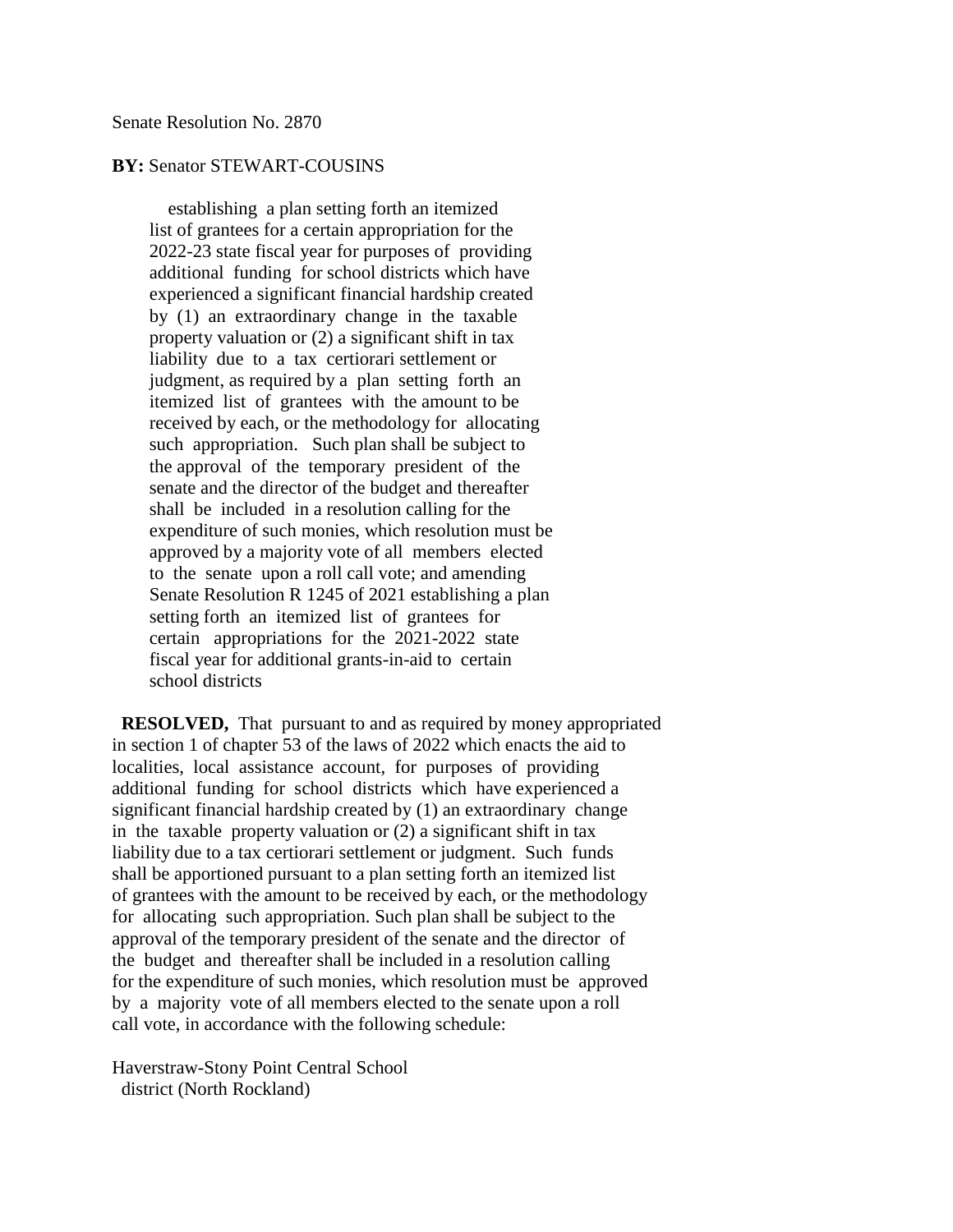1,000,000 Island Park Union Free School District 1,000,000 North Shore Central School District 1,000,000 Northport-East Northport Union Free School **District** 1,000,000

 **RESOLVED,** In addition to grants allocated pursuant to section 1 of chapter 53 of the laws of 2021, within the State Education Department

Aid to Localities in accordance with the following plan and as adopted by Senate Resolution 1245 of 2021:

 Additional funds appropriated in state fiscal year 2021-2022 pursuant to section 1 of chapter 53 of the laws of 2021 which enacts the aid to localities budget to the state education department under the prekindergarten through grade twelve education program from the general fund, local assistance account for additional funding for school districts which have experienced a significant financial hardship created by (1) an extraordinary change in the taxable property valuation or (2) a significant shift in tax liability due to a tax certiorari settlement or judgement. Notwithstanding section 24 of the state finance law or any provision of law to the contrary, funds from this appropriation shall be allocated only pursuant to a plan (i) approved by the temporary president of the senate and the director of the budget which sets forth either an itemized list of grantees with the amount to be received by each, or the methodology for allocating such appropriation, and (ii) which is thereafter included in a senate resolution calling for the expenditure of such funds, which resolution must be approved by a majority vote of all members elected to the senate upon a roll call vote, in accordance with the following schedule:

Haverstraw-Stony Point Central School

 District (North Rockland) 1,000,000 Island Park Union Free School District

1,000,000

Northport-East Northport Union Free School **District** 

1,000,000

North Shore Central School District

1,000,000

**Hendrick Hudson Central School District**